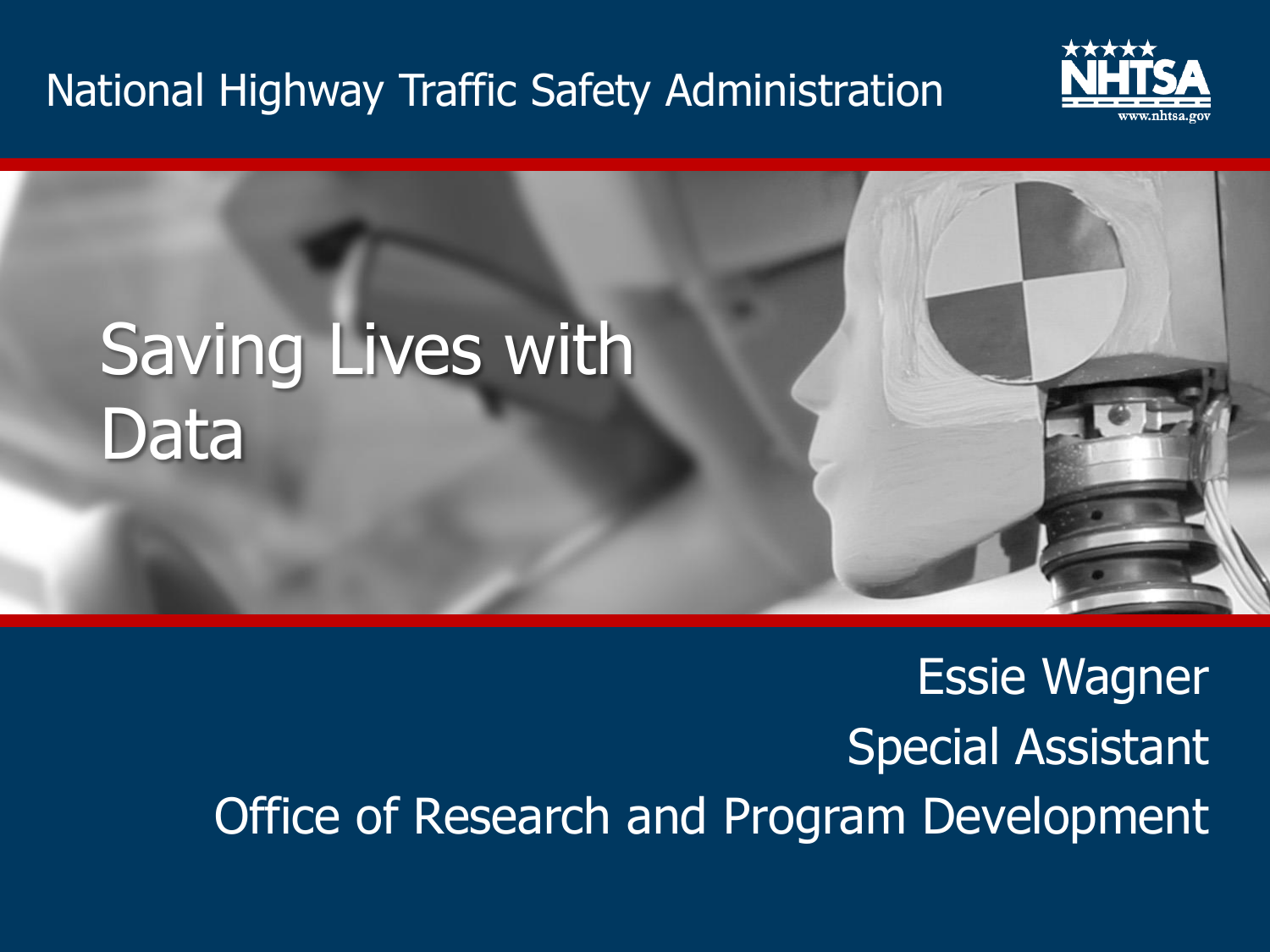## NHTSA - background

• **MISSION: Save lives, prevent injuries** and reduce economic costs due to road traffic crashes, through education, research, safety standards and enforcement activity.

### • To do this we:

- Regulate motor vehicle safety equipment
- Research what is happening and what works
- Support State activities through Highway Safety Offices

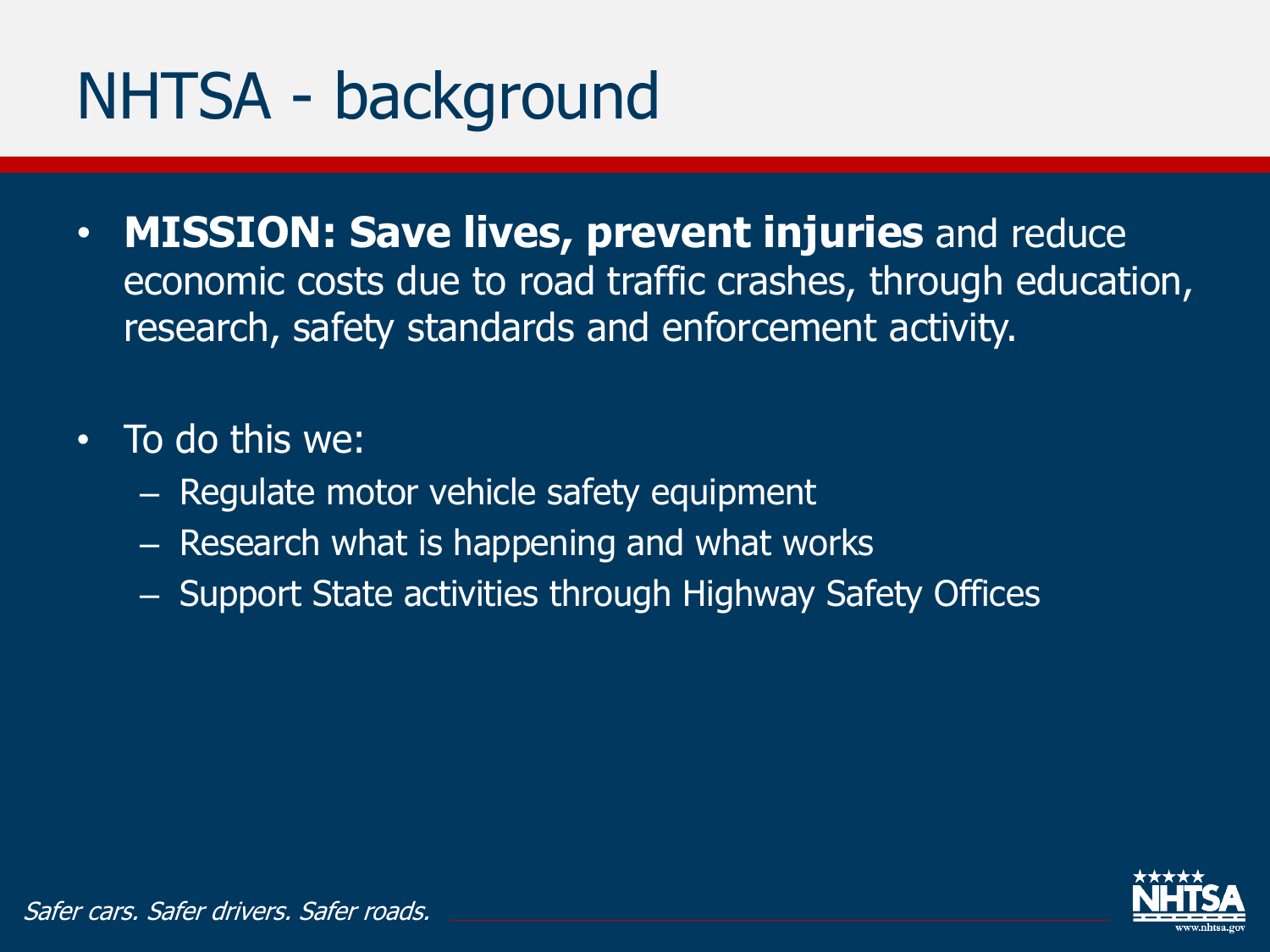### Scope of the Problem

- 32,719 fatalities in 2013
	- 90 deaths / day
		- 28 alcohol-related fatalities each day
		- 13 pedestrian fatalities each day
- 10,076 alcohol-impaired driving fatalities
	- 21% of drivers in fatal crashes with BAC .08+
		- 2% of large truck drivers
		- 27% of motorcyclists

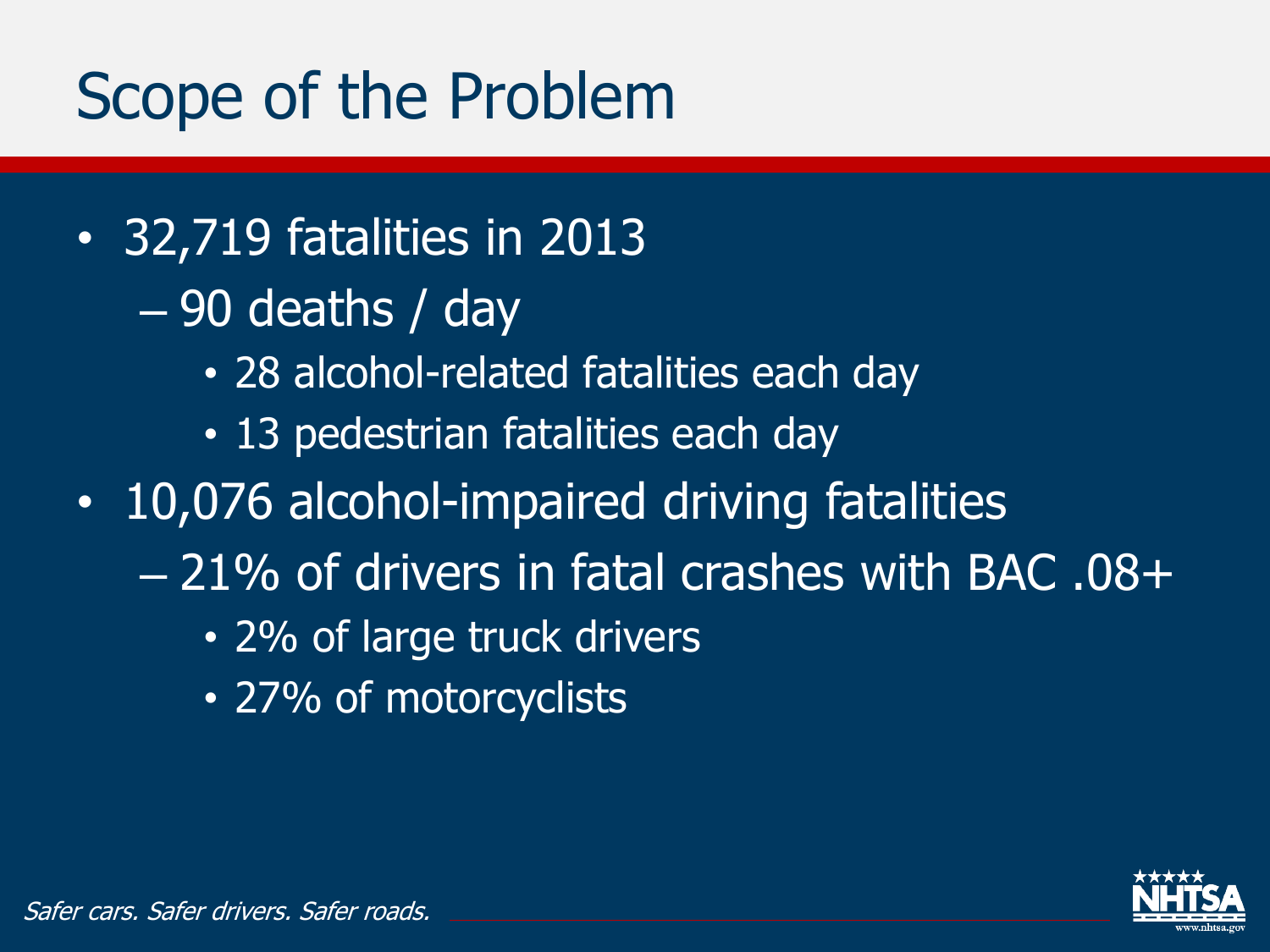# Understanding the Problem

#### **Percentage of critical reasons for crashes**



#### Attributed to drivers:

- 1. Recognition error (41%)
- 2. Decision error (33%)
- 3. Performance error (11%)
- 4. Non-performance error (sleep, etc.) (7%)
- 5. Other (8%)

#### Attributed to vehicles:

- 1. Tires/wheels-related (35%)
- 2. Brakes-related (22%)
- 3. Steering/suspension/transmissi on/ engine-related (3%)
- 4. Other/unknown vehicle-related problems (40%)

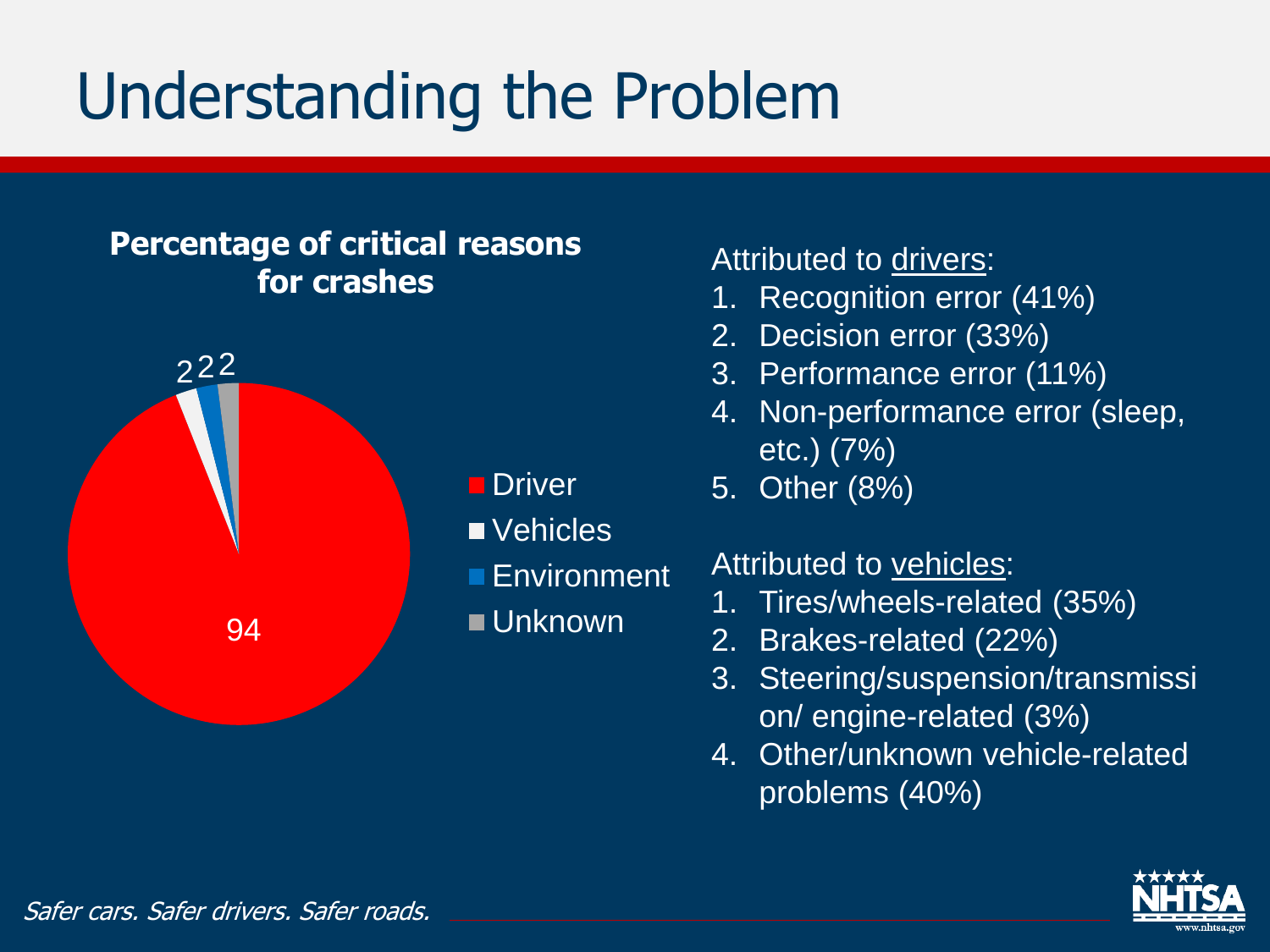### Safety Performance Measures

NHTSA and the States have an agreed upon set of performance measures to be used in the development and implementation of behavioral highway safety plans and programs.

Overall fatalities Observed Seat Belt use Serious injuries **.08+ driver fatalities** Fatalities/VMT Speeding citations Unrestrained fatalities Motorcycle fatalities Belt citations **DWI** arrests Speeding fatalities Un-helmeted fatalities <20 year-old driver fatalities Bicyclist fatalities Pedestrian fatalities

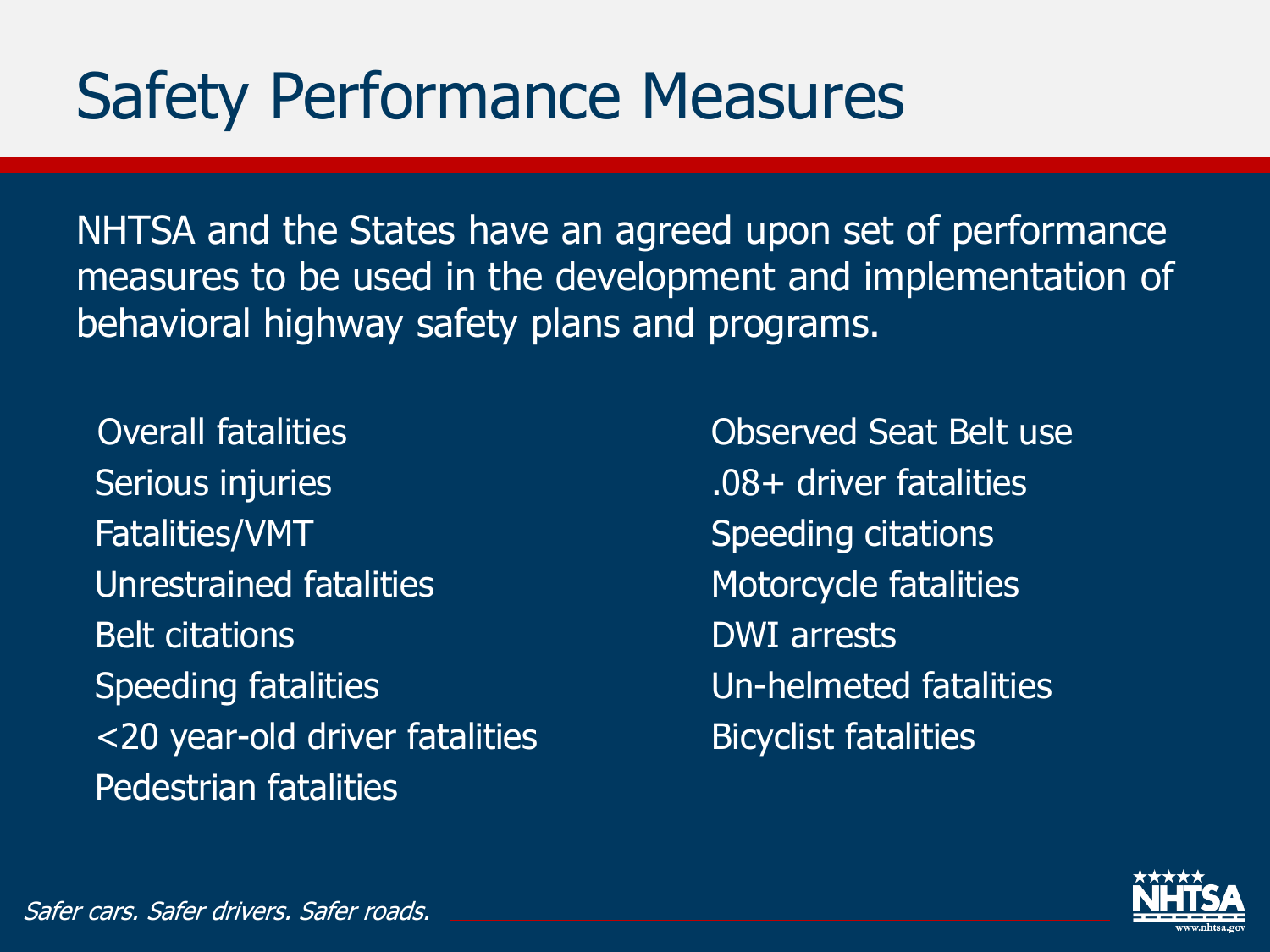## Successes and Challenges

- Success focused on passenger vehicle occupants
- Motorcyclists, pedestrians, and bicyclists increasing in proportion
- Elusive driver behaviors: distraction, drowsiness, drugs



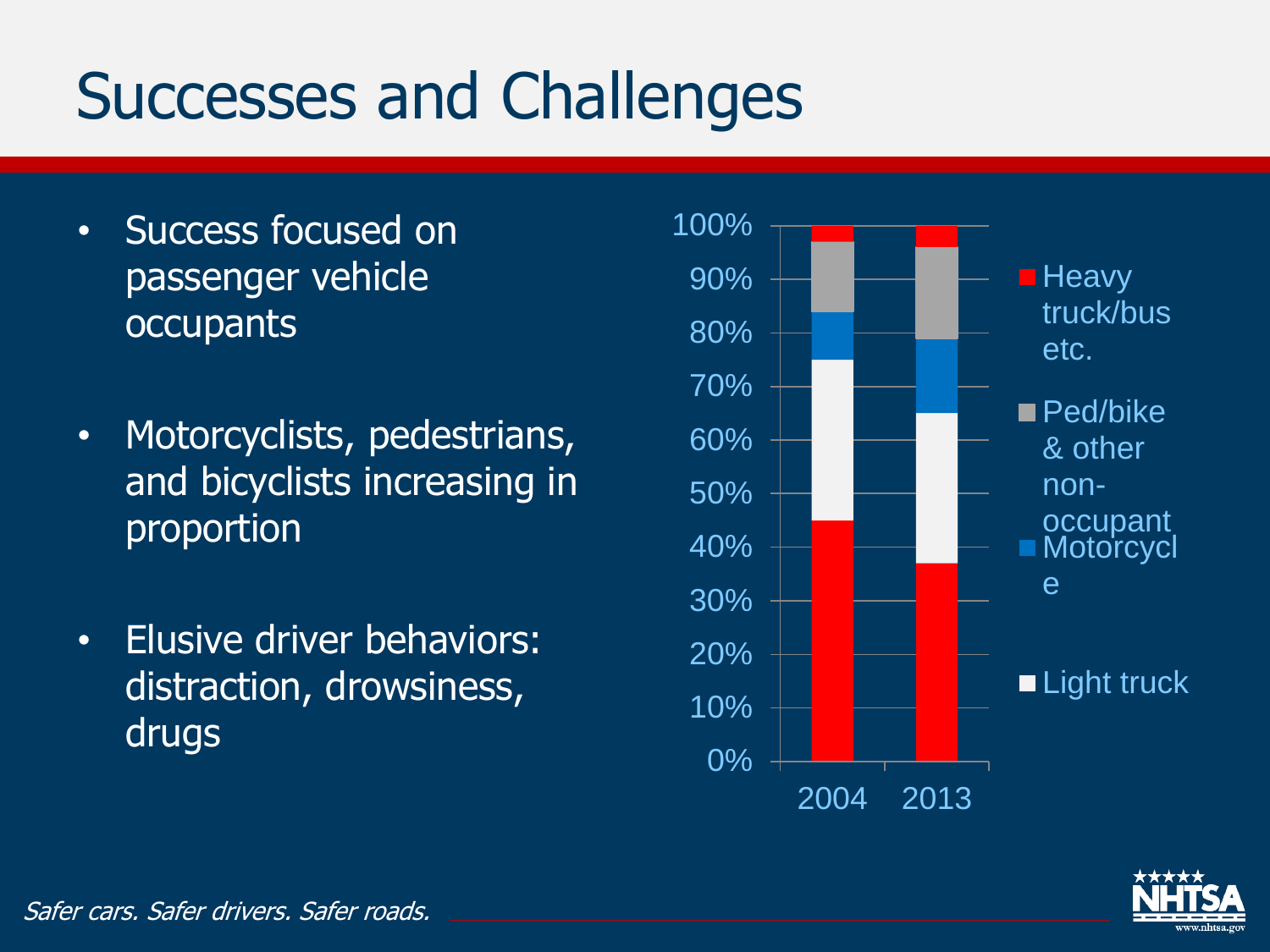### Accessing State-specific data





Safer cars. Safer drivers. Safer roads.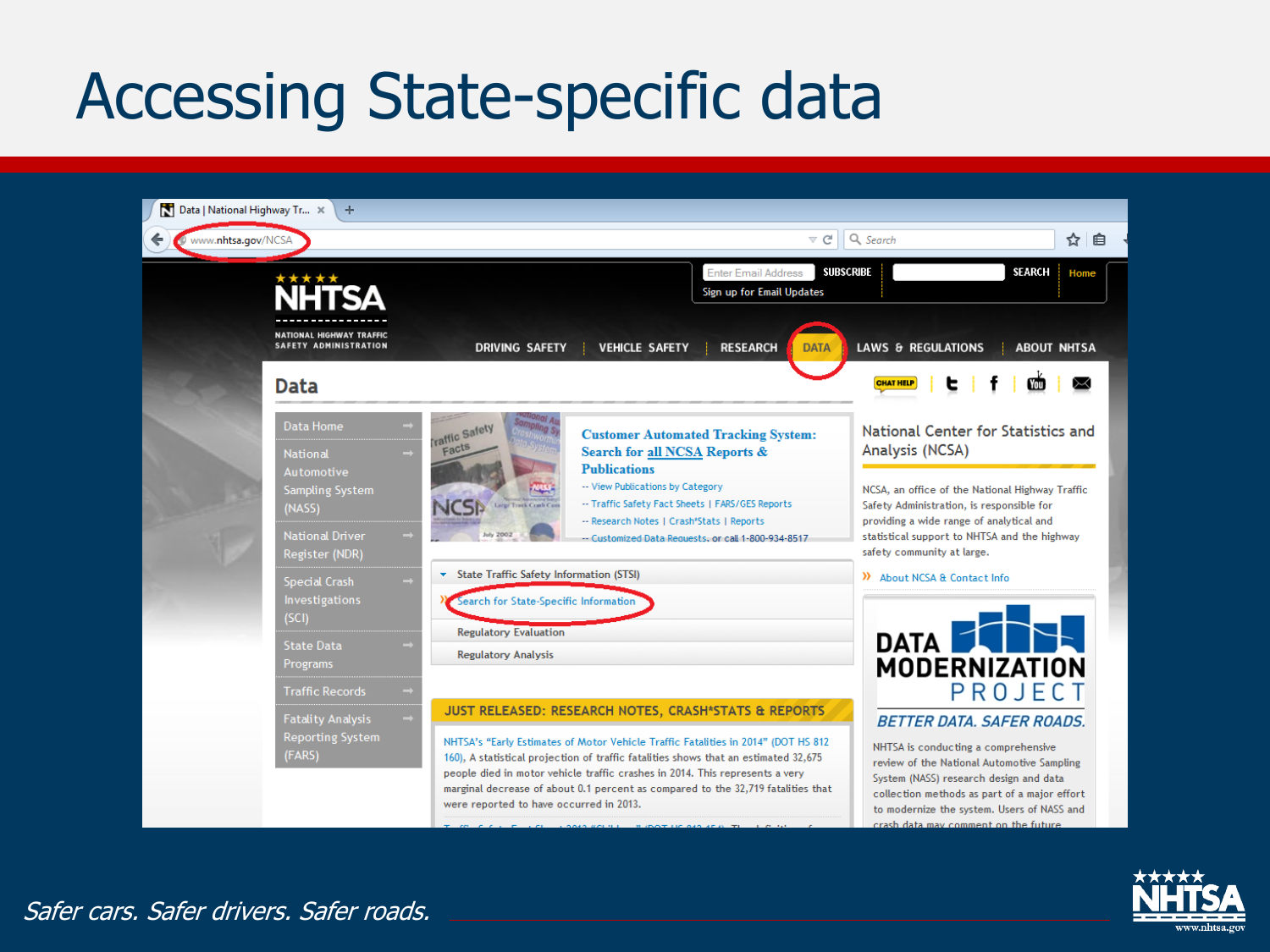# Who can help you solve problems?

- Your State Highway Safety Office [www.ghsa.org](http://www.ghsa.org/)
- NHTSA's Regional Office [www.nhtsa.gov/nhtsa/whatis/regions/](http://www.nhtsa.gov/nhtsa/whatis/regions/)
- NHTSA's National Center for Statistics and Analysis [www.nhtsa.gov/NCSA](http://www.nhtsa.gov/NCSA)